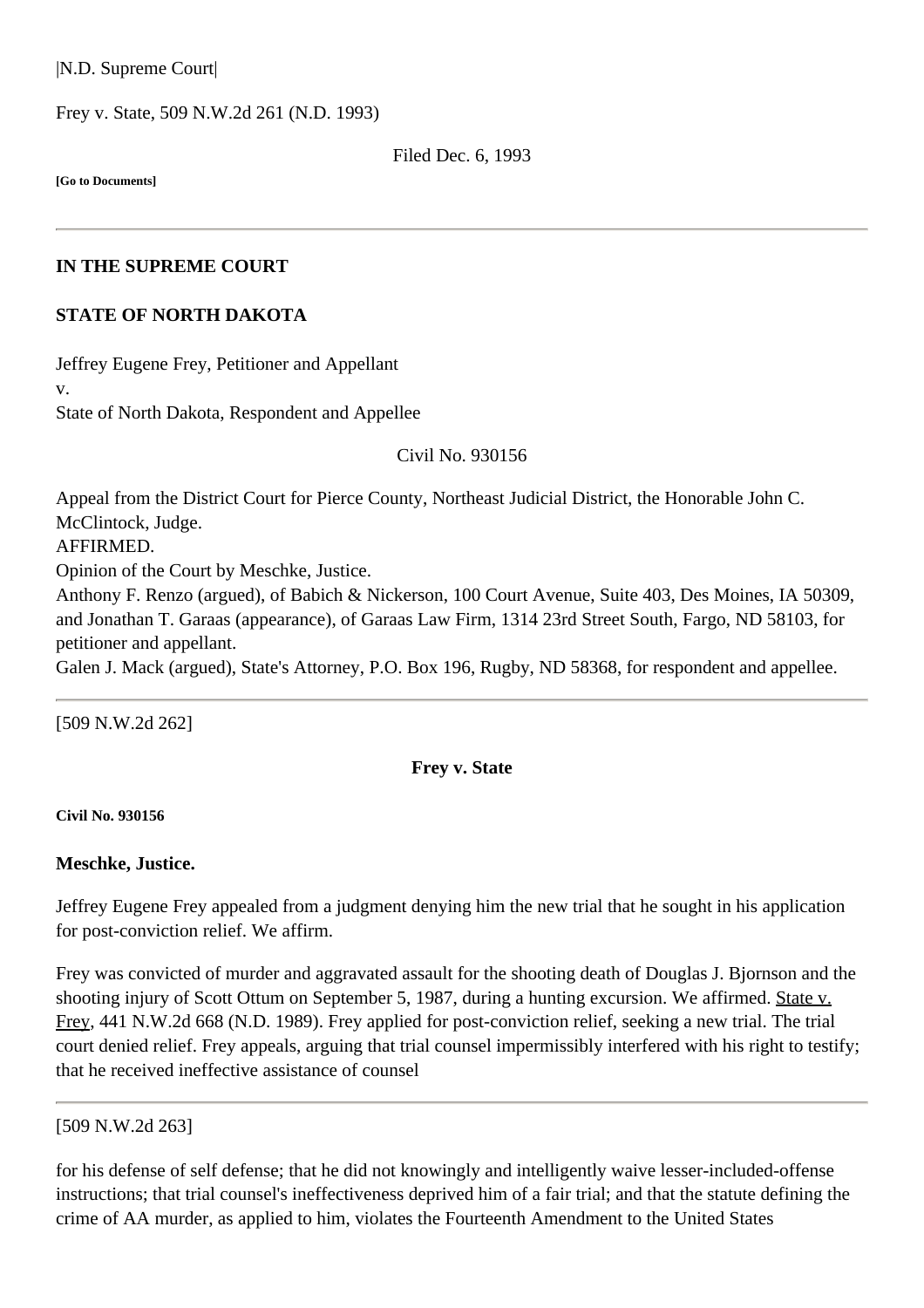Constitution.

The burden of establishing grounds for post-conviction relief rests upon the applicant. State v. Kunkel, [366](http://www.ndcourts.gov/supreme-court/opinion/366NW2d799) [N.W.2d 799,](http://www.ndcourts.gov/supreme-court/opinion/366NW2d799) 803 (N.D. 1985). "[A] trial court's findings of fact in actions for post-conviction relief under chapter 29-32.1 will not be disturbed unless clearly erroneous pursuant to [Rule 52\(a\), N.D.R.Civ.P."](http://www.ndcourts.gov/legal-resources/rules/ndrcivp/52) Houle v. State, 482 N.W.2d 24, 25-26 (N.D. 1992). The trial court is in a better position to judge the credibility and demeanor of the witnesses than is this court. Stoppleworth v. State, [501 N.W.2d 325](http://www.ndcourts.gov/supreme-court/opinion/501NW2d325) (N.D. 1993). We recently reiterated a number of principles for reviewing claims of ineffective assistance of counsel:

To establish a claim of ineffective assistance of counsel, a defendant must demonstrate both deficient representation by counsel and prejudice caused by the deficient representation. Sampson v. State, \_\_\_ N.W.2d \_\_\_ (N.D. 1993). The burden of proving an ineffective assistance of counsel claim is on the defendant and, in reviewing the claim, we are mindful that it is for trial counsel and not the trial courts to determine trial strategy and tactics. State v. Wilson, [488 N.W.2d 618](http://www.ndcourts.gov/supreme-court/opinion/488NW2d618) (N.D. 1992). Consequently, there is a strong presumption that counsel's conduct falls within the wide range of reasonable professional assistance. State v. Zeno, [490 N.W.2d 711](http://www.ndcourts.gov/supreme-court/opinion/490NW2d711) (N.D. 1992). We will not second guess an unsuccessful counsel's defense strategy through the distorting effects of hindsight. See Houle v. State, 482 N.W.2d 24 (N.D. 1992).

State v. Norman, N.W.2d , (N.D. 1993) (Slip Op. 10/26/93, pp. 5-6). An unsuccessful trial strategy does not make defense counsel's assistance defective.

The trial court found that, as a trial tactic with the advice of counsel, Frey did not testify in his own defense and waived his right to jury instructions on lesser included offenses within the charge of class AA murder. The court also found that if Frey had testified and if lesser-included-offense instructions had been given, the outcome of the trial would not have changed. The court further found:

4. Based on his appraisal of the Applicant's appearance, demeanor, and the effect such might have on a conservative jury; and on the Applicant's prior inconsistent statements (one or more of which were under oath); and counsel's conclusion that Applicant would commit perjury if he testified, Counsel advised Applicant not to testify in his own behalf.

\* \* \* \* \*

12. In view of said prior inconsistent statements, Applicant's testimony presented in the hearing on his Application, (and which he said he would have offered if he had testified at the trial) is not believable.

The court concluded that Frey was not deprived of any statutory or constitutional rights, was not deprived of effective assistance of counsel, and was not entitled to a new trial.

Frey contends that trial counsel impermissibly interfered with his right to testify on his own behalf, "based upon counsel's mere belief that his client was going to present perjurious testimony." Frey alleges that he acquiesced in counsel's refusal to allow him to testify because he believed that if he did not, counsel would withdraw. Frey relies upon Whiteside v. Scurr, 744 F.2d 1323, 1328 (8th Cir. 1984), reversed, Nix v. Whiteside, 475 U.S. 157, 106 S.Ct. 988, 89 L.Ed.2d 123 (1986):

"[W]here . . . the veracity or falsity of the defendant's testimony is conjectural, the ethical dilemma does not arise." Butler v. United States, 414 A.2d at 850, citing Johnson v. United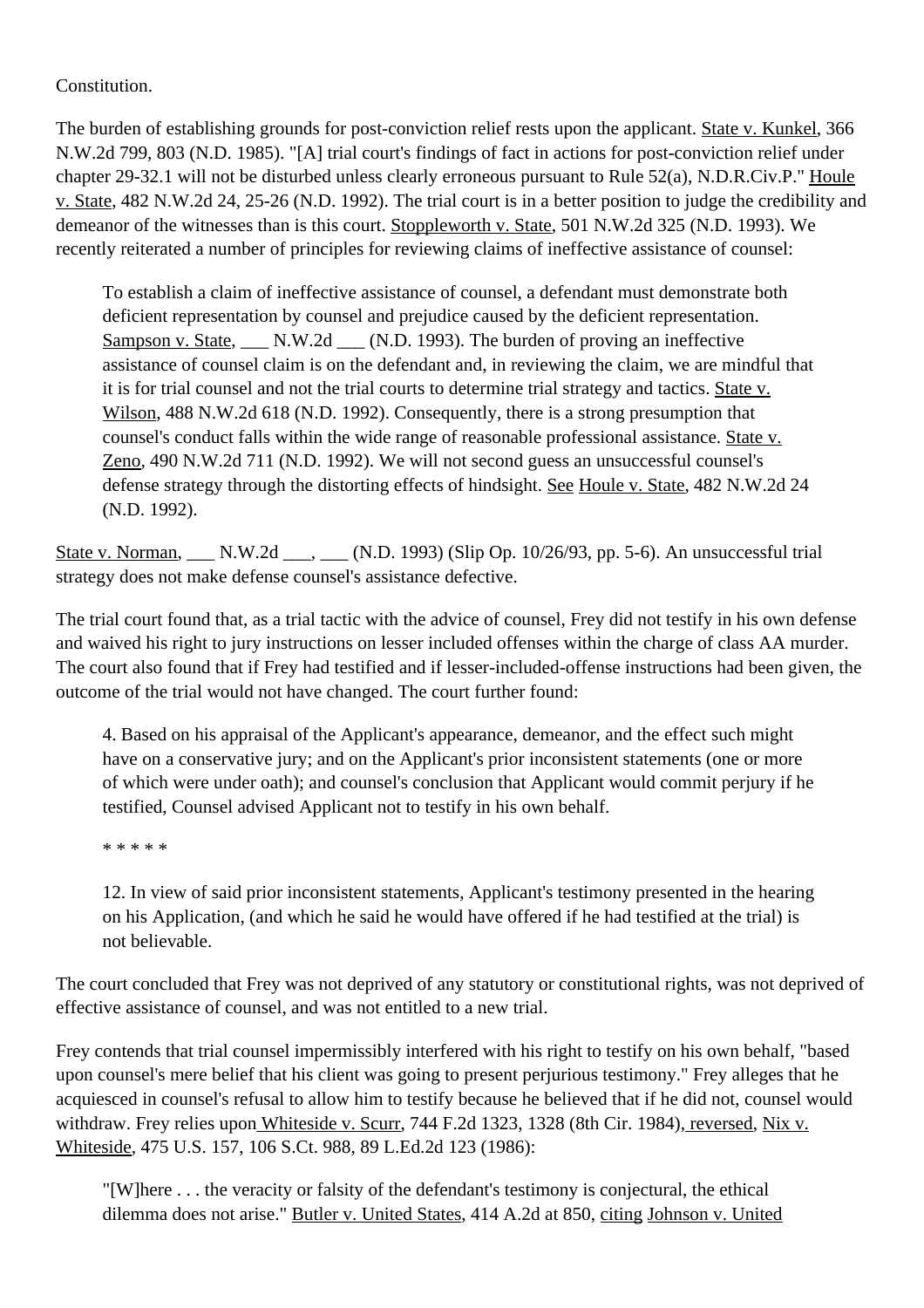States, 404 A.2d at 164. . . . Mere suspicion or inconsistent statements by the defendant alone are insufficient to establish that the defendant's testimony would have been false.

Frey's trial counsel had more than conjecture, suspicion, or inconsistent statements for

[509 N.W.2d 264]

his belief that Frey planned to present perjurious testimony on his self-defense defense.

Frey falsely denied to investigating officers that he had been hunting or that his shotgun had been fired. In a "hypnotic induced sodium amytol interview" approximately two months after the shooting, Frey specifically denied shooting Bjornson or shooting at Ottum. Trial counsel testified that he suggested to Frey in a conversation a few weeks before trial that self defense was the only defense that made "any sense based upon the physical evidence." In response, Frey "told me in so many words that that is not what happened. He said that to me very firmly."

"A lawyer may refuse to offer evidence that the lawyer believes is false." NDRPC 3.3(b). A part of the comment to Rule 3.3 elaborates:

If a lawyer knows evidence to be false, the lawyer must refuse to offer it regardless of a client's wishes and regardless of whether it is to be offered by a client or some other person. If a lawyer believes such evidence to be false, the lawyer may refuse to offer the evidence without violation of the lawyer's ethical duty to represent the client diligently.

In Nix v. Whiteside, 475 U.S. 157, 106 S.Ct. 988, 89 L.Ed.2d 123, the United States Supreme Court said that an attorney's revelation of his client's perjury to the court was a permissible response to actual perjury and that withdrawal from representation was a permissible response to a client's threatened perjury. The Court said:

In Strickland [v. Washington, 466 U.S. 668, 104 S.Ct. 2052, 80 L.Ed.2d 674 (1984)], we recognized counsel's duty of loyalty and his "overarching duty to advocate the defendant's cause." Ibid. Plainly, that duty is limited to legitimate, lawful conduct compatible with the very nature of a trial as a search for truth. Although counsel must take all reasonable lawful means to attain the objectives of the client, counsel is precluded from taking steps or in any way assisting the client in presenting false evidence or otherwise violating the law.

475 U.S. at 166, 106 S.Ct. at 994, 89 L.Ed.2d at 134. A lawyer's strategy to avoid offering evidence that he believes will be false does not violate the lawyer's ethical duty to his client.

In addition to counsel's belief that Frey would commit perjury if he testified (which counsel testified he did not discuss with Frey because "he knew it was a lie, I knew it was a lie, we didn't have to talk about that"), counsel advised Frey of another reason why Frey should not testify when the prosecution rested its case:

As I can recall today I advised him that we had been successful in keeping out the business about drugs, marijuana, cocaine, hashish, and that for -- and I felt that that was -- if he was to get on the witness stand we were running the risk of opening up the door and getting all of that information in front of the jury which I felt would be very damaging.

I told him that, you know, it was a tough call, that this was a dangerous game, that the stakes were high, but I could make the cognitive argument at that point in time that the circumstantial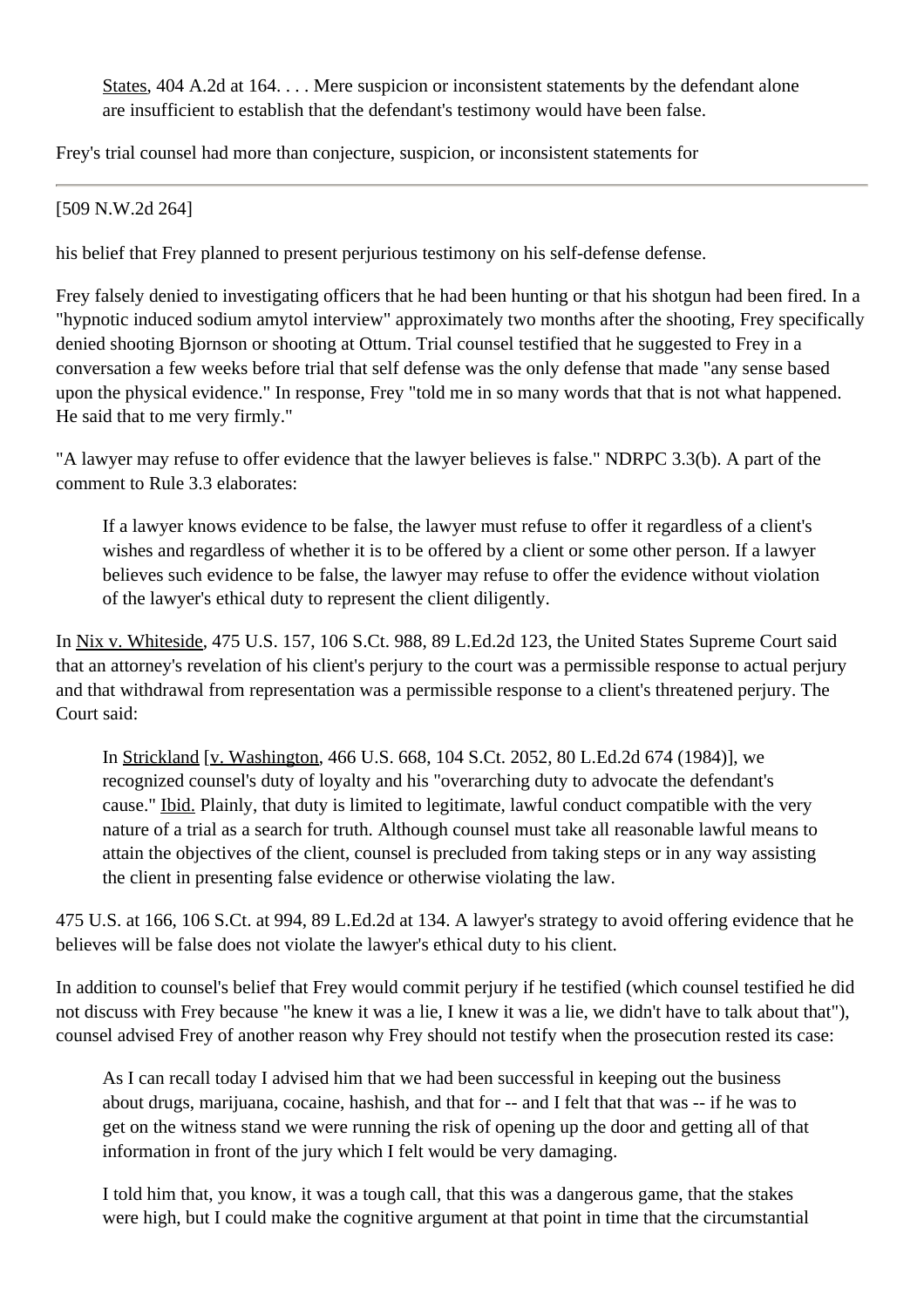evidence which the State presented was consistent with the self-defense theory. And I believe it was somewhat of a (Inaudible) to have a self-defense instruction without Mr. Frey having testified. That doesn't always happen.

We conclude that trial counsel advised Frey not to take the stand for good and sufficient reasons, that Frey accepted the advice, and that, as Nix v. Whiteside, 475 U.S. at 171, 106 S.Ct. at 996, 89 L.Ed.2d at 137, recognized, counsel represented Frey "well within accepted standards of professional conduct and the range of reasonable professional conduct acceptable underStrickland."

Frey contends that "trial counsel was ineffective in telling the jury in his opening statement that it would hear testimony as to certain specific facts regarding Mr. Frey's acting in self-defense and then failing to present Mr. Frey's testimony." Frey asserts:

Even though [counsel] believed before the trial started that Mr. Frey's intended testimony was false and not offerable to the jury, he nonetheless proceeded in obvious

# [509 N.W.2d 265]

bad faith to tell the jury that they would hear evidence of the very facts which he believed to be a lie. . . . They never heard this evidence because Mr. Frey, the only source of the evidence, never testified.

Trial counsel testified that he had not yet decided if he would advise Frey to testify when he referred to facts about self-defense in his opening statement. The trial court found:

15. Applicant's counsel's references to specific facts relating to self-defense in his opening statement, may have been part of his strategy at the beginning, but tactics and strategy often change in the course of a trial.

After the prosecution rested, trial counsel considered what evidence he had been able to keep out, the evidence that would come in if Frey testified, the risks and benefits of having Frey testify, the evidence before the jury that arguably supported Frey's self-defense theory, the self-defense instruction the court was going to give, the burden of proof, and the presumption of innocence. Trial counsel elected to advise Frey not to take the stand. Frey accepted the advice. We cannot conclude that trial counsel's conduct was outside the range of reasonable professional conduct. Trial counsel did not provide defective assistance in counseling Frey not to testify.

Frey contends that he "did not make a knowing and intelligent waiver of his right to lesser included offense instructions." He argues that "[t]here is conflict in the testimony as to whether Mr. Frey was advised at all of his right to lesser-included instructions under North Dakota law." Trial counsel testified that he advised Frey about lesser included offenses, possible sentences, and the possibility of pleading guilty to manslaughter or negligent homicide, and that those matters were discussed on more than one occasion. The trial court found that Frey "waived the right to have instructions as to lesser included offenses . . . given to the jury." The trial court's finding is not clearly erroneous.

Frey contends that any waiver he made was invalid because any advice he received on lesser included offenses was given before he learned he would not be testifying. He argues:

The advisability of all-or-nothing tactics dramatically changed when Mr. Frey learned he would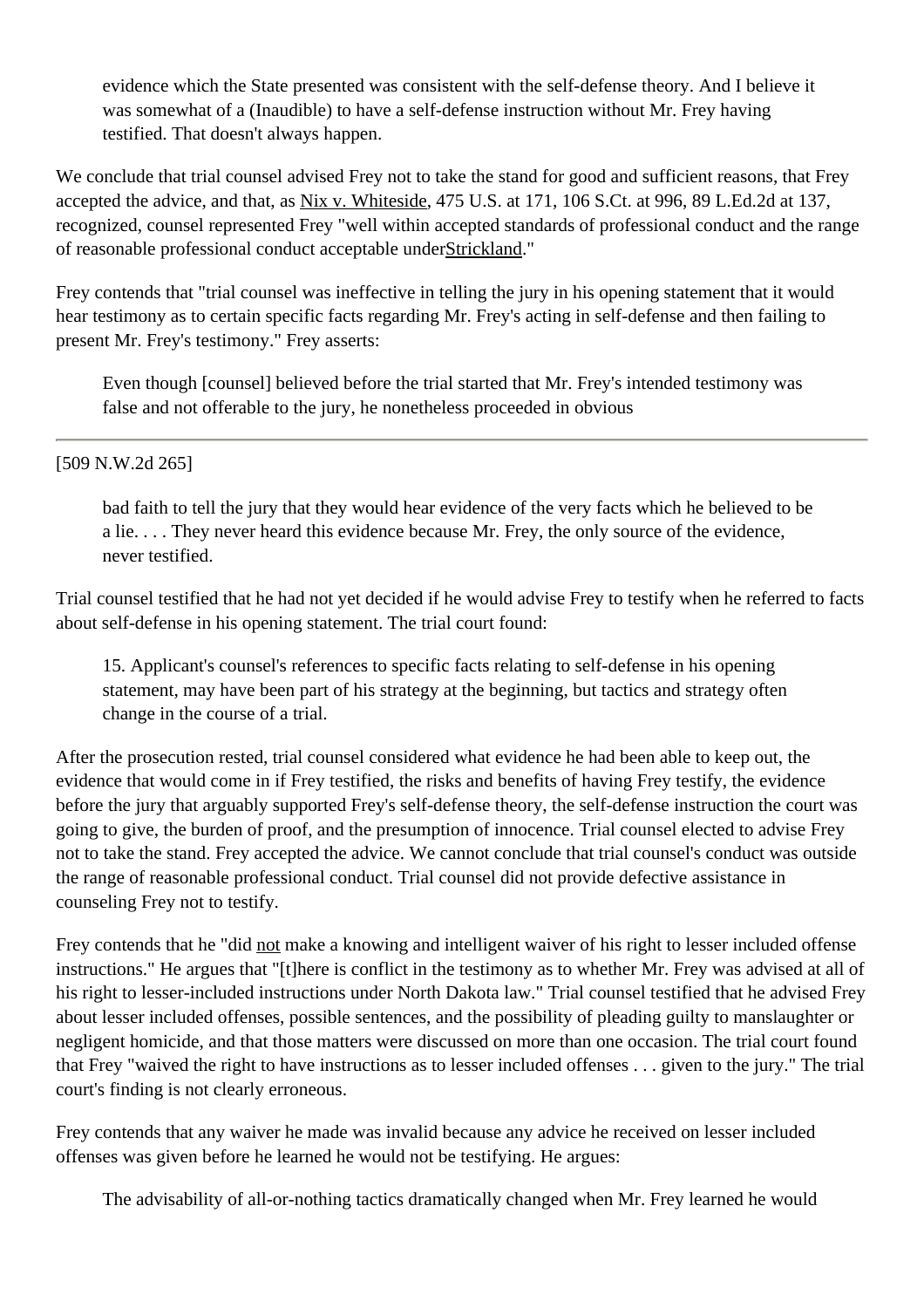not be testifying given that there were no other witnesses who could have taken the stand to support the self-defense theory [counsel] was advancing. Under these circumstances, Mr. Frey could not have made a knowing and intelligent waiver of the instructions when he was under the impression that he would be taking the stand to tell his version of the shooting incident.

We are not persuaded that the advisability of all-or-nothing tactics changed when Frey accepted trial counsel's advice to not testify. A decision to forego testifying does not mean that an earlier decision to waive instructions on lesser included offenses was not a knowing and intelligent waiver. Nothing in the record shows that Frey indicated to his attorney that he wished to abandon his all-or-nothing tactics when he accepted the advice to not testify. Frey had a right to waive lesser-included-offense instructions, and he did so, thereby adopting an all-or-nothing risk. State v. Frey, [441 N.W.2d 668.](http://www.ndcourts.gov/supreme-court/opinion/441NW2d668) As we said in Stoppleworth v. State, [501 N.W.2d 325,](http://www.ndcourts.gov/supreme-court/opinion/501NW2d325) 328 (N.D. 1993): "We will not second-guess the trial strategy and tactics of the attorney."

Frey contends that "the cumulative impact of trial counsel's ineffectiveness on critical and constitutionally fundamental issues deprived Mr. Frey of a fair trial." We have not found trial counsel's conduct defective. Frey was not deprived of a fair trial.

Frey contends that our AA murder statute as applied "is both void-for-vagueness and violates equal protection guarantees." NDCC 12.1-16-01(1)(b) says:

A person is guilty of murder, a class AA felony, if the person:

\* \* \* \* \*

Causes the death of another human being under circumstances manifesting extreme indifference to the value of human life."

In State v. Tweed, [491 N.W.2d 412,](http://www.ndcourts.gov/supreme-court/opinion/491NW2d412) 419 (N.D. 1992), quoting State v. Hanson, 256 N.W.2d 364, 369 (N.D. 1977), we held that the challenged

# [509 N.W.2d 266]

language "is not void for vagueness, instead it is an 'understandable and distinct definition' of the conduct prohibited."

Frey contends that application of NDCC 12.1-16-01(1)(b) to him violated his right to equal protection under the Fourteenth Amendment. He relies on State v. Hagge, [224 N.W.2d 560](http://www.ndcourts.gov/supreme-court/opinion/224NW2d560) (N.D 1974), Skinner v. State of Oklahoma, 316 U.S. 535, 62 S.Ct. 1110, 86 L.Ed. 1655 (1942), and Roush v. White, 389 F.Supp. 396 (N.D. Ohio 1975), for the proposition that "[w]hen two statutes prohibit the same conduct but result in different penalties a person suffering the more serious penalty has been denied equal protection of the laws." Frey asserts that there is no "option but to declare [his] conviction of AA murder, which could have been based on the 'extreme indifference' element, to be a violation of equal protection where [he] could have been charged and convicted of the lesser offense of manslaughter for the same conduct." We disagree.

We do not have two statutes that prohibit the same conduct. NDCC 12.1-16-02 declares: "A person is guilty of manslaughter, a class B felony, if he recklessly causes the death of another human being." NDCC 12.1- 16-01(1) declares: "A person is guilty of murder, a class AA felony, if the person: . . . b. Causes the death of another human being under circumstances manifesting extreme indifference to the value of human life."